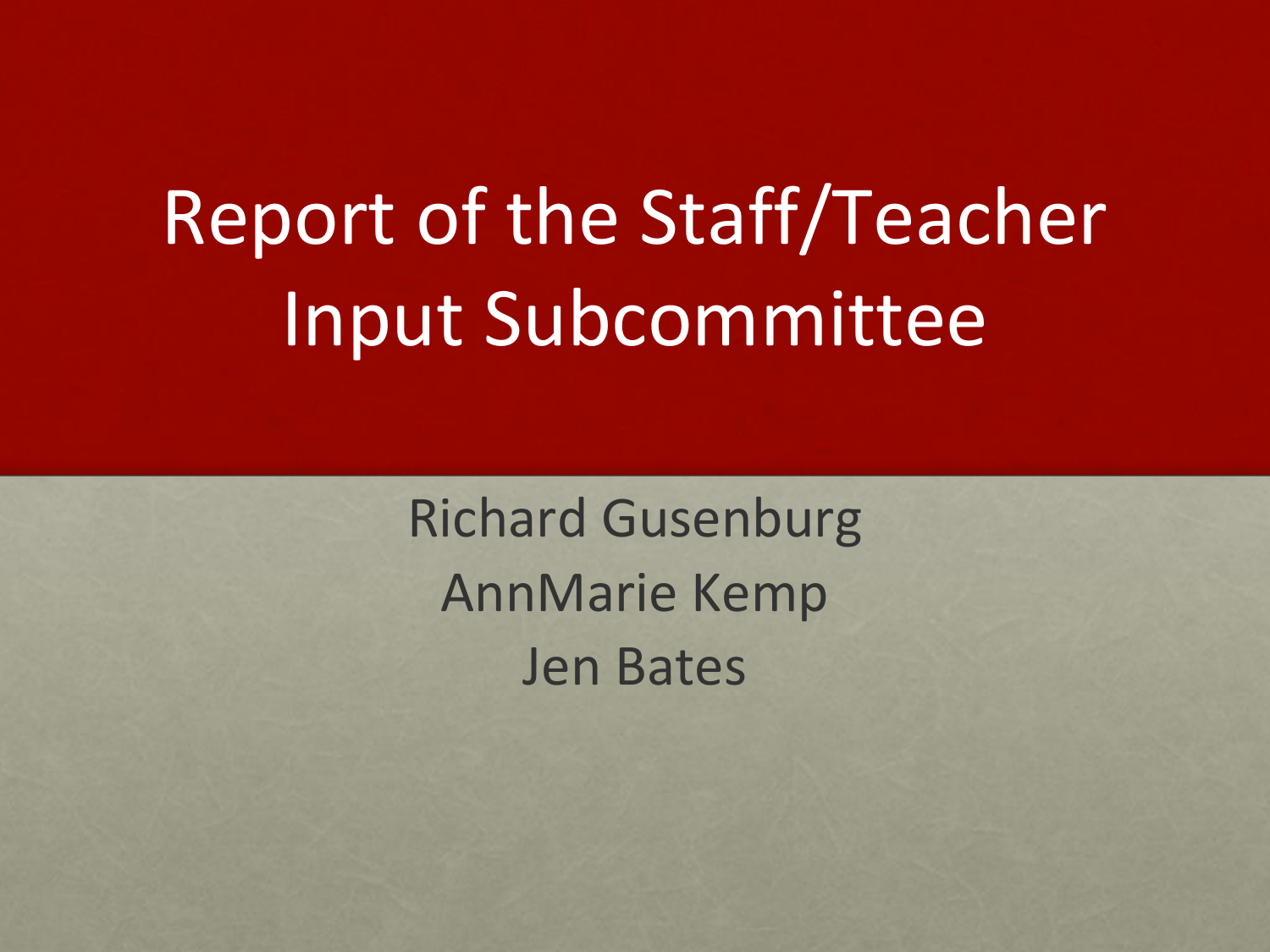#### **Overview**

NOTE: The comments contained in this presentation are a broad summary of many hours of staff and teacher comments. Minutes and videos of the meetings present the full, detailed set of comments.

- There was excellent turnout for our sessions at each school and teachers exhibited a great deal of pride in their programs
- Space requirements were an issue at almost all schools
	- Rooms too small for modern programs
	- Little or no storage
	- Inflexible furniture that does not allow flexible grouping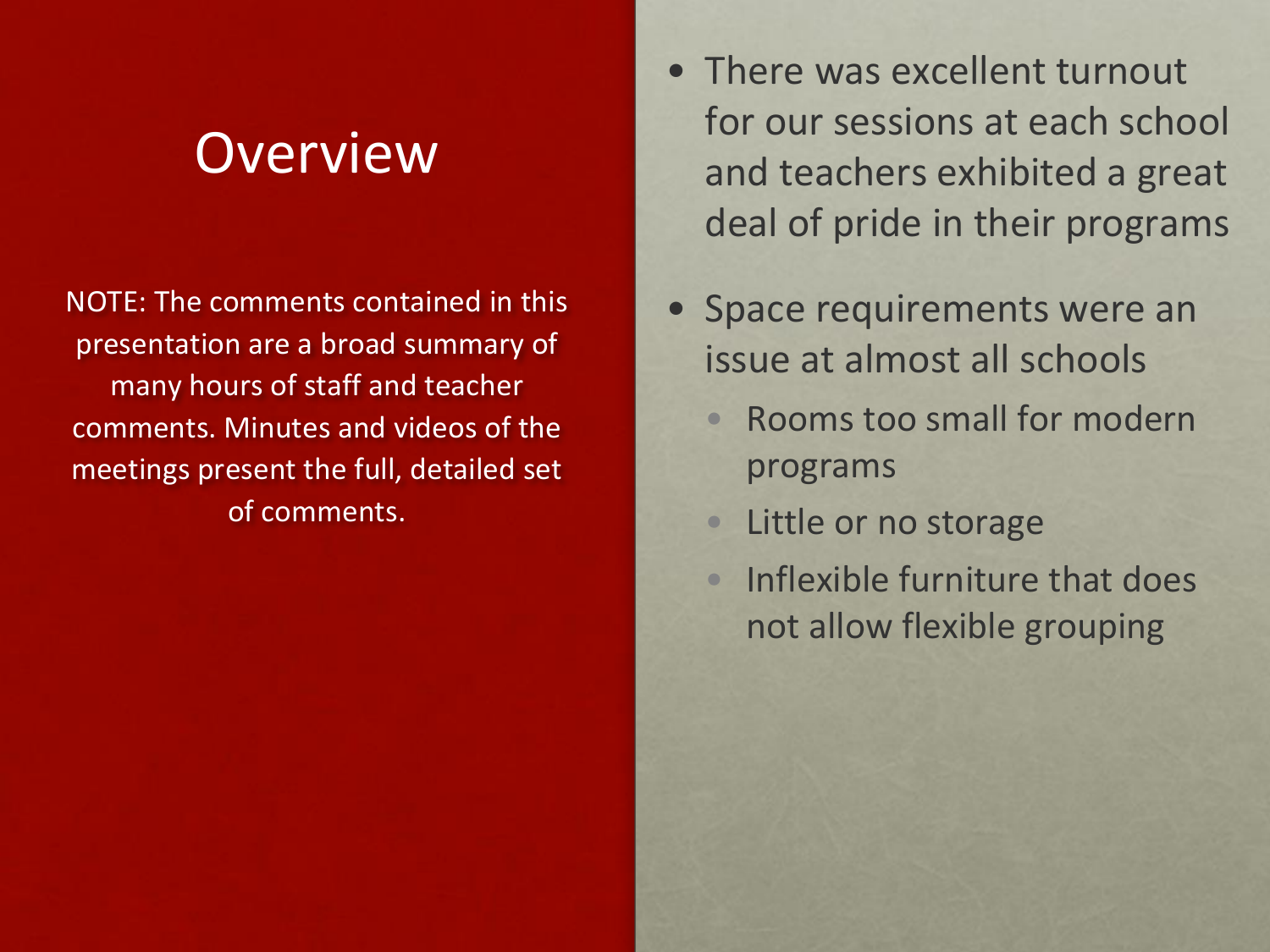### **Overview**



- Concerns at every school about maintenance and environmental issues such as:
	- Rooms that are too hot or too cold
	- Windows that leak or don't open
	- Roof leaks, humidity issues
	- Lack of air flow and, in most schools, air conditioning
- Handicap accessibility issues at Chapman, Humiston, and (to a lesser extent) CHS and Darcey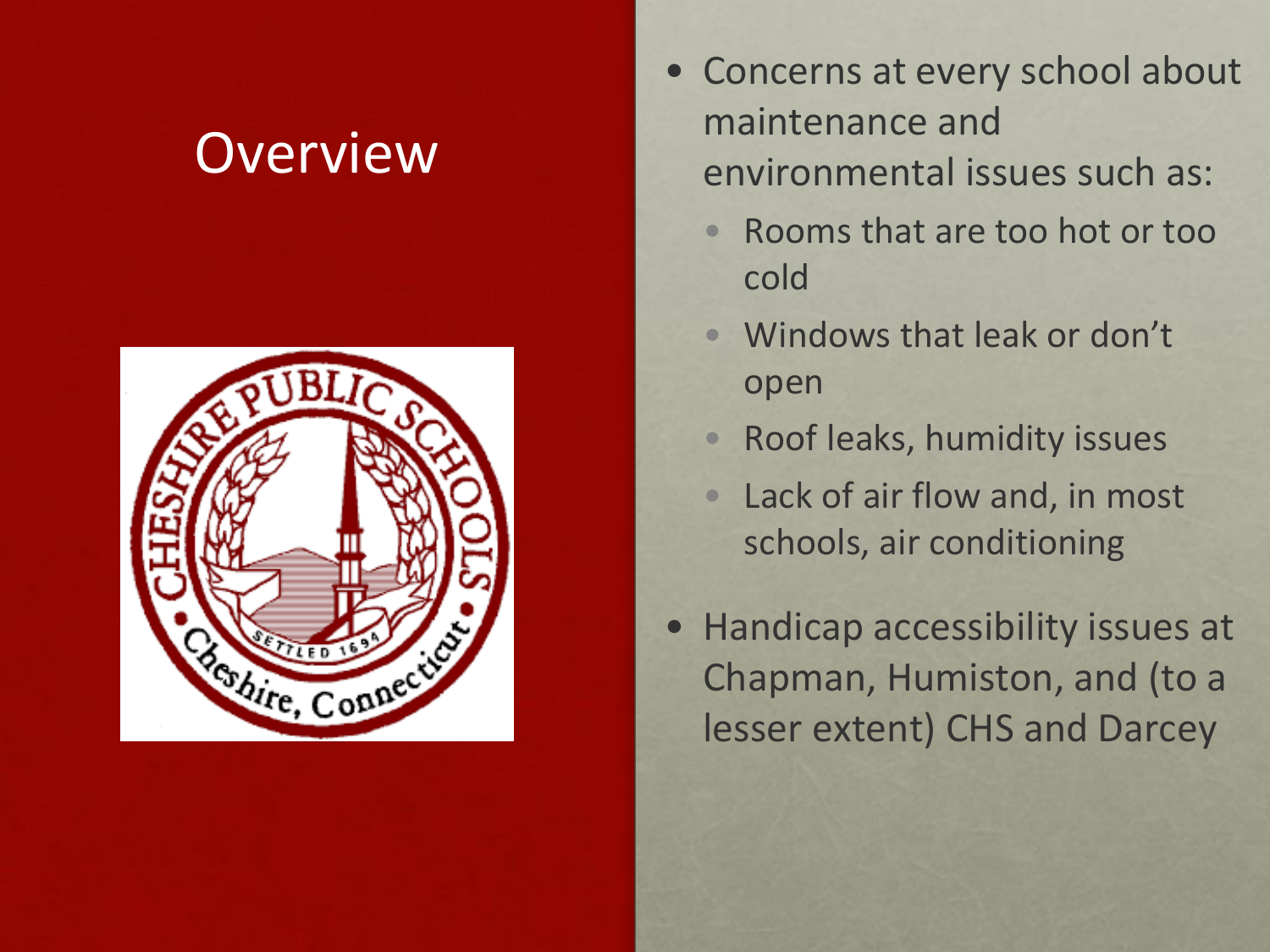

- Overview Concern regarding security issues
	- Grade level configurations
		- Near unanimous agreement that grade 6 should, if possible, be in the middle school
		- Strong desire from Doolittle staff to have Doolittle kindergarten students in their school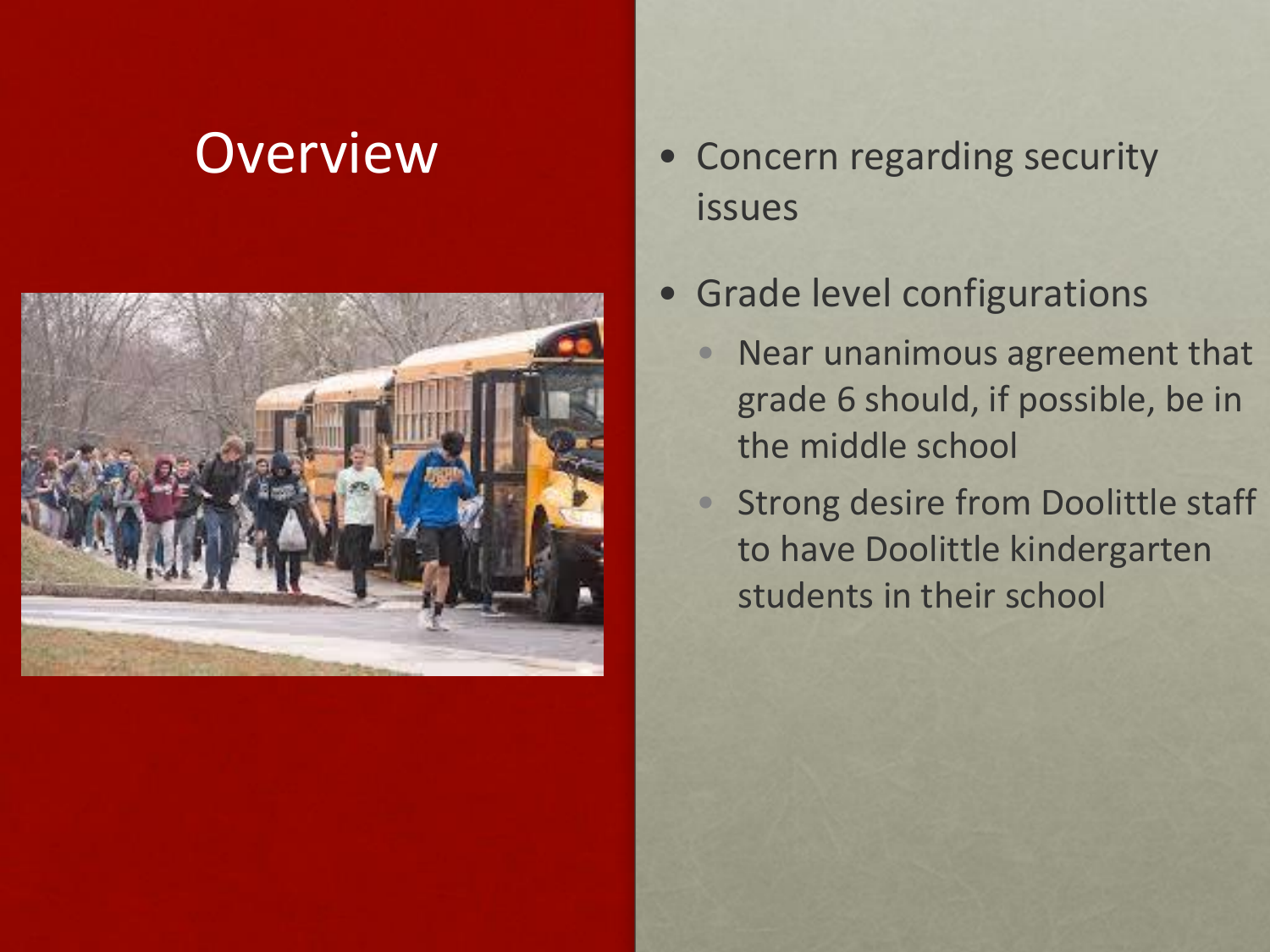# Cheshire High **School**



- Old building with numerous environmental issues
- Layout of the building inhibits many programs such as drama and music. Poor layout due to the various additions
- Many classrooms are too small for modern programs
- Science labs are in need of updating and are not designed with instructional areas
- Building cannot control access to select areas when in use by the public
- **Serious safety concerns regarding** busses and parent/student drivers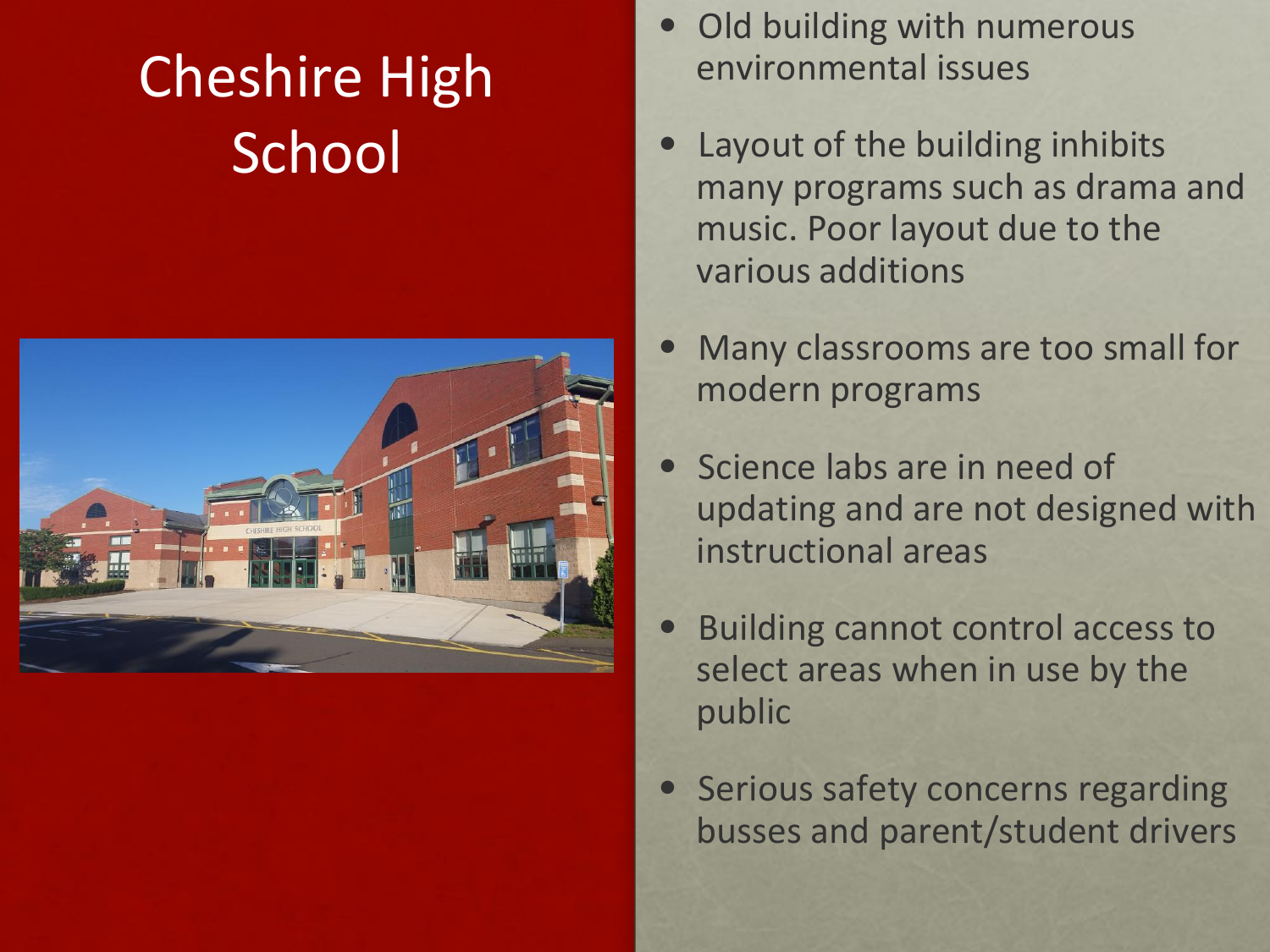# Humiston Alternative Education Program



- Inadequate facility for students and staff
- Office is in the basement with no direct sight of entrance. No nurses room
- No science lab
- Gym cannot be used for running or ball play
- Classroom bathrooms inappropriate for high school students. No staff bathrooms
- Not handicapped accessible
- Library is a small closet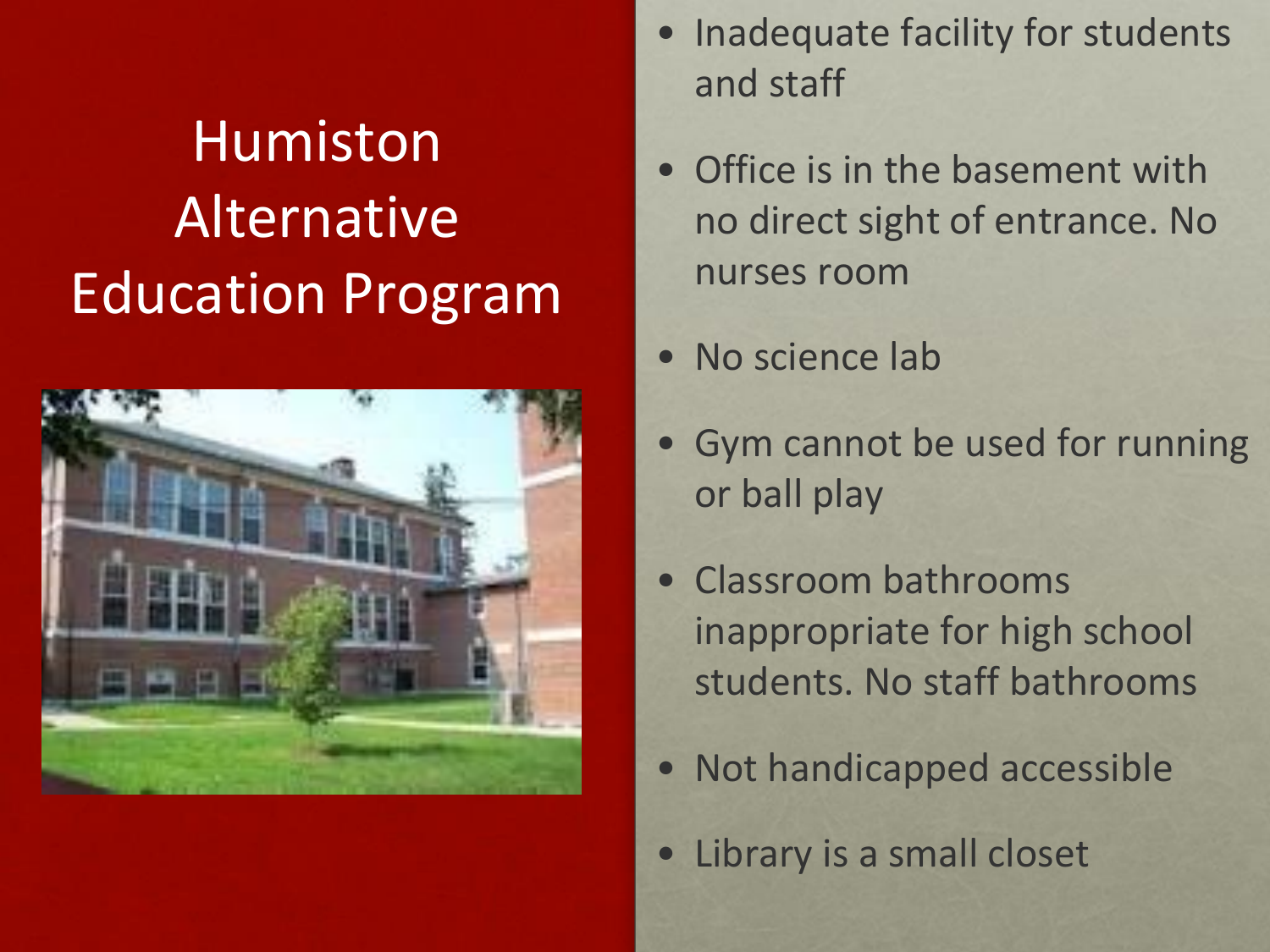#### Dodd Middle School



- Staff strongly in favor of a 6-8 middle school
- Dodd facility is not designed to support middle school teams
- Classrooms are too small for modern programs
- Space issues have limited programs
	- Small stage and lack of auditorium has limited the drama program
	- Small cafeteria inadequate to service the school
	- Band room too small to accommodate entire band
- Inappropriate fields for middle school sports
- Parking very limited
- Bus and student drop-off area a safety problem.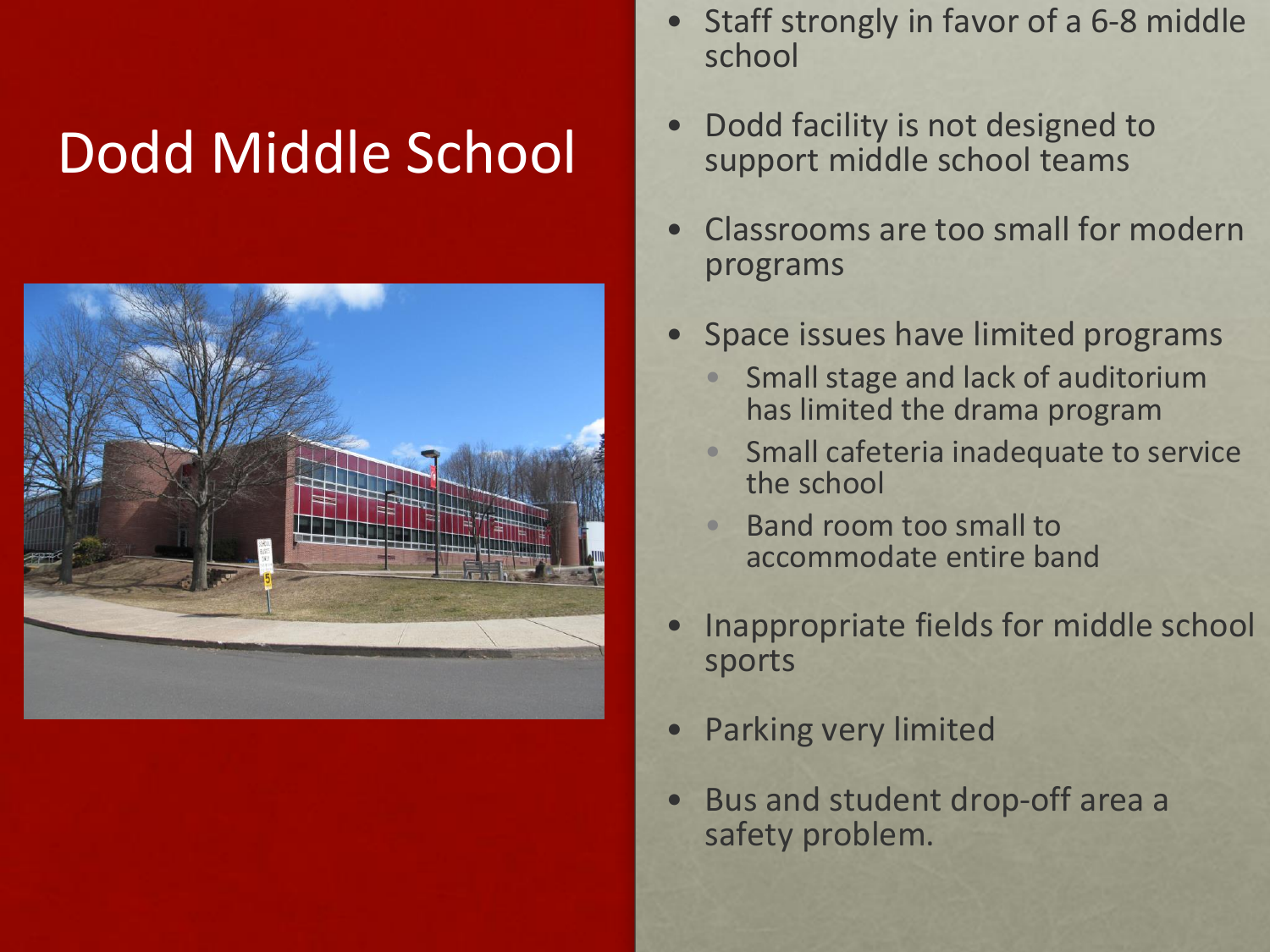# Chapman Elementary School



- Teachers very positive about the small, intimate environment of the school
- Facility is very inadequate.
	- Not handicap accessible
	- Library is in a basement area with no windows. Adjacent band room and cafeteria cause sound issues
- Many issues regarding classroom temperatures, lack of electricity, lack of hot water in sinks
- Student drop-off and buses are a safety concern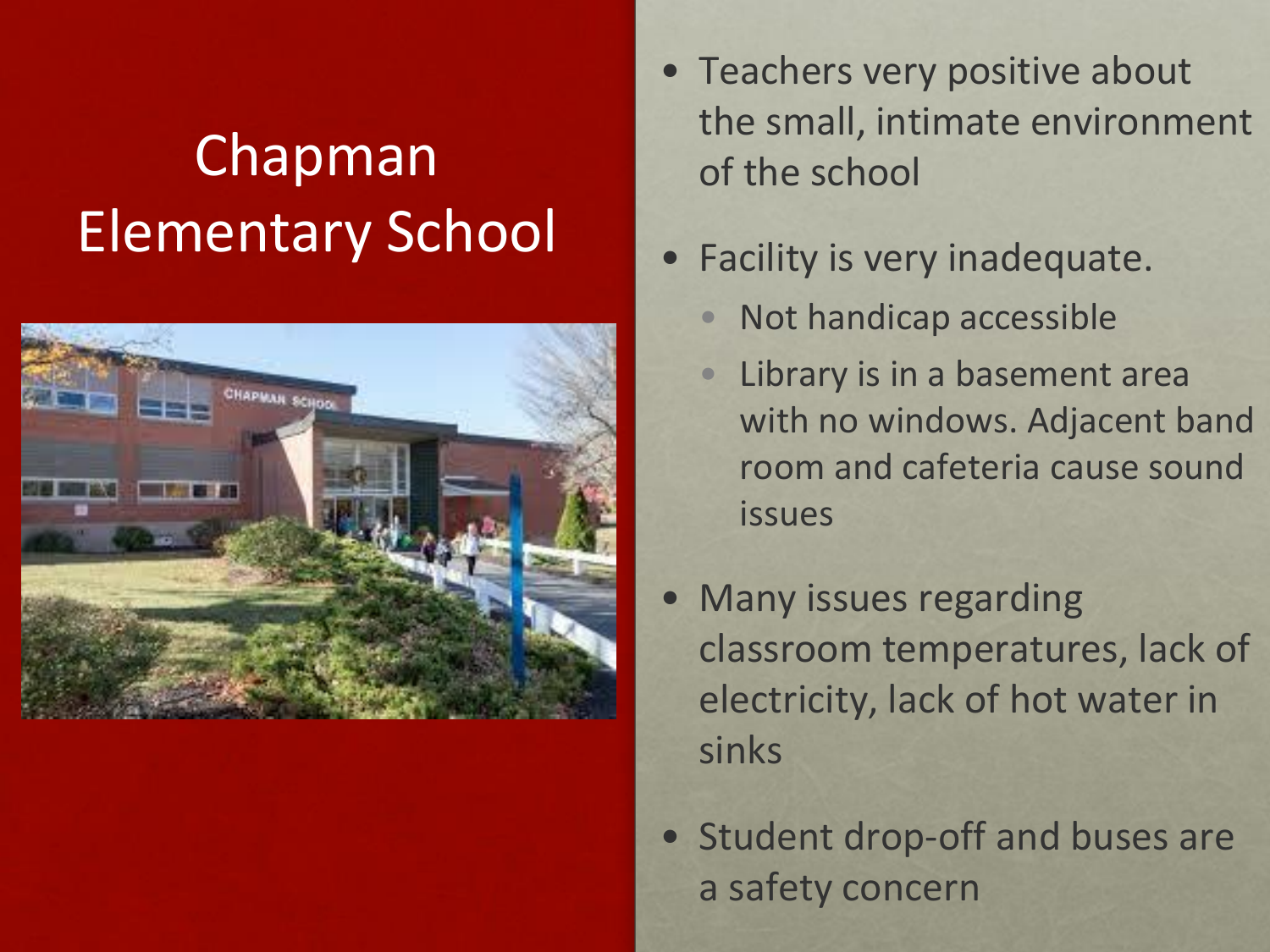### Norton Elementary **School**



- Old portable classroom houses art and PT rooms. Many issues regarding heat, accessibility. Security concerns
- Lack of adequate storage and electric access in most rooms
- No lobby area. Security concerns when parents enter the building
- Library is not located in a central area
- Stated need for a multipurpose space for school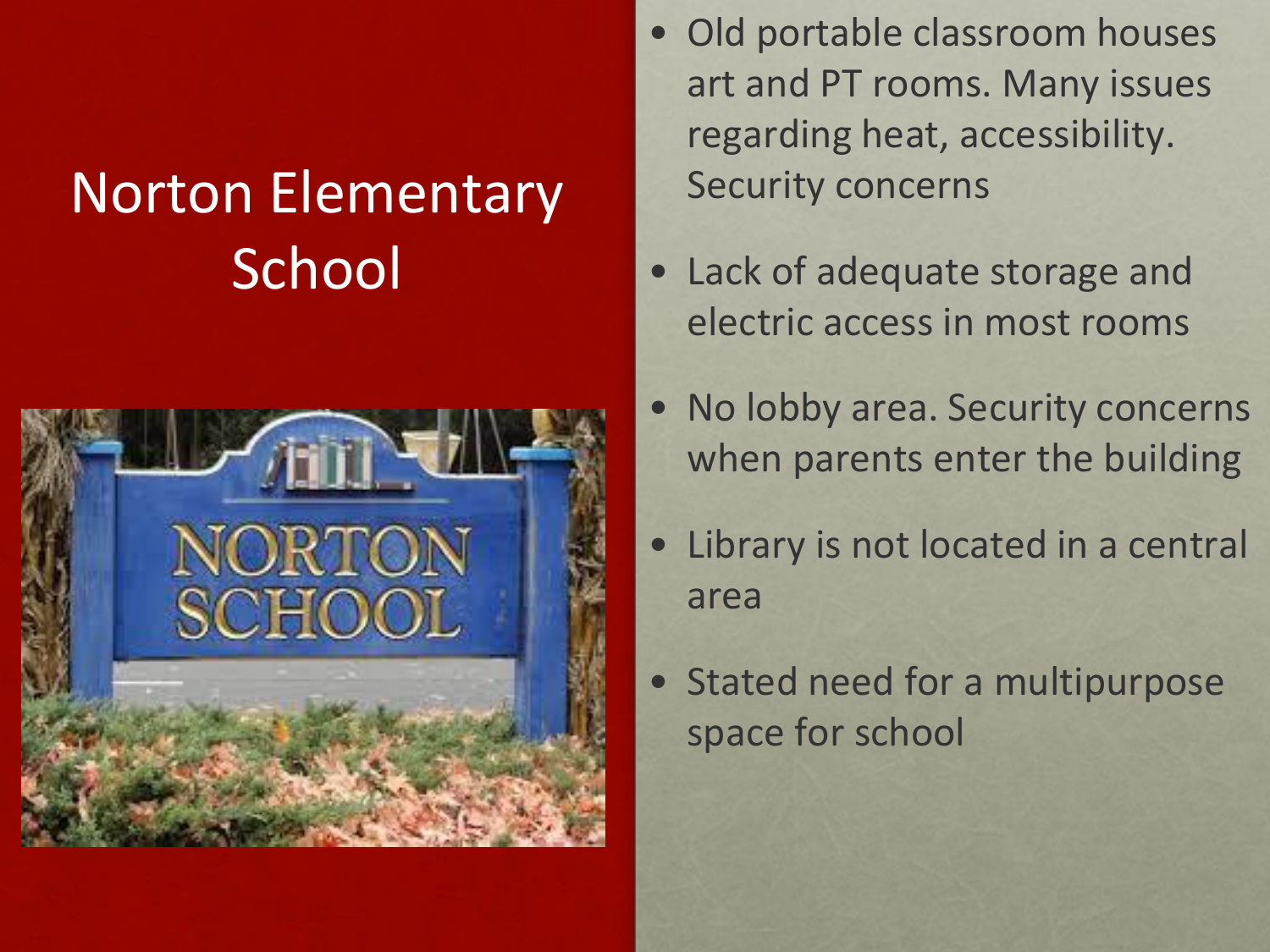# **Doolittle** Elementary School



- Most concerns related to maintenance items
- Doolittle kindergarten students are housed at Darcey. Staff feels plan should provide for their movement to Doolittle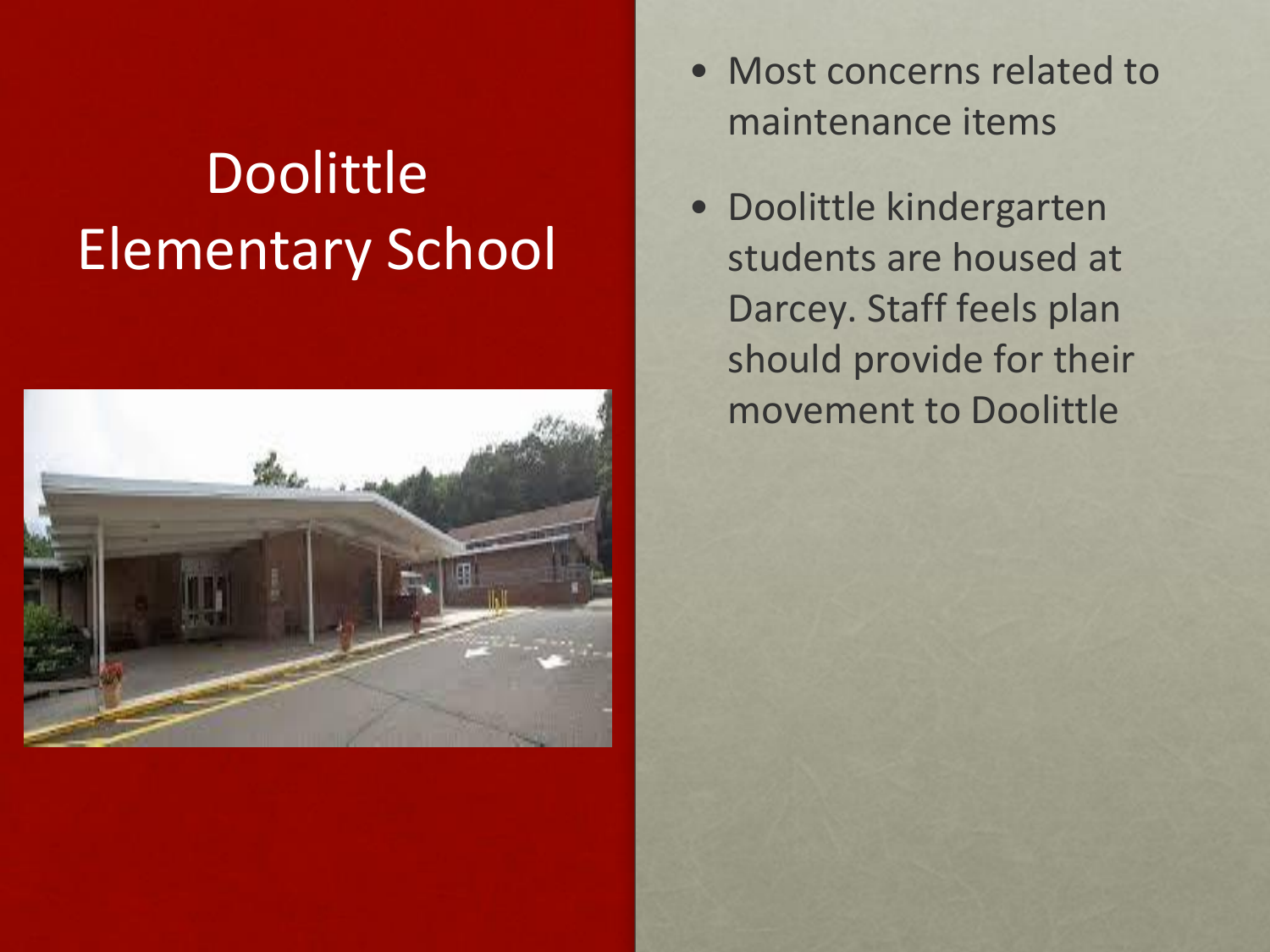# Highland Elementary School



- School in the best shape
- Concerns from staff regarding maintenance items such as window replacements and airflow problems
- Noise issues noted due to open spaces